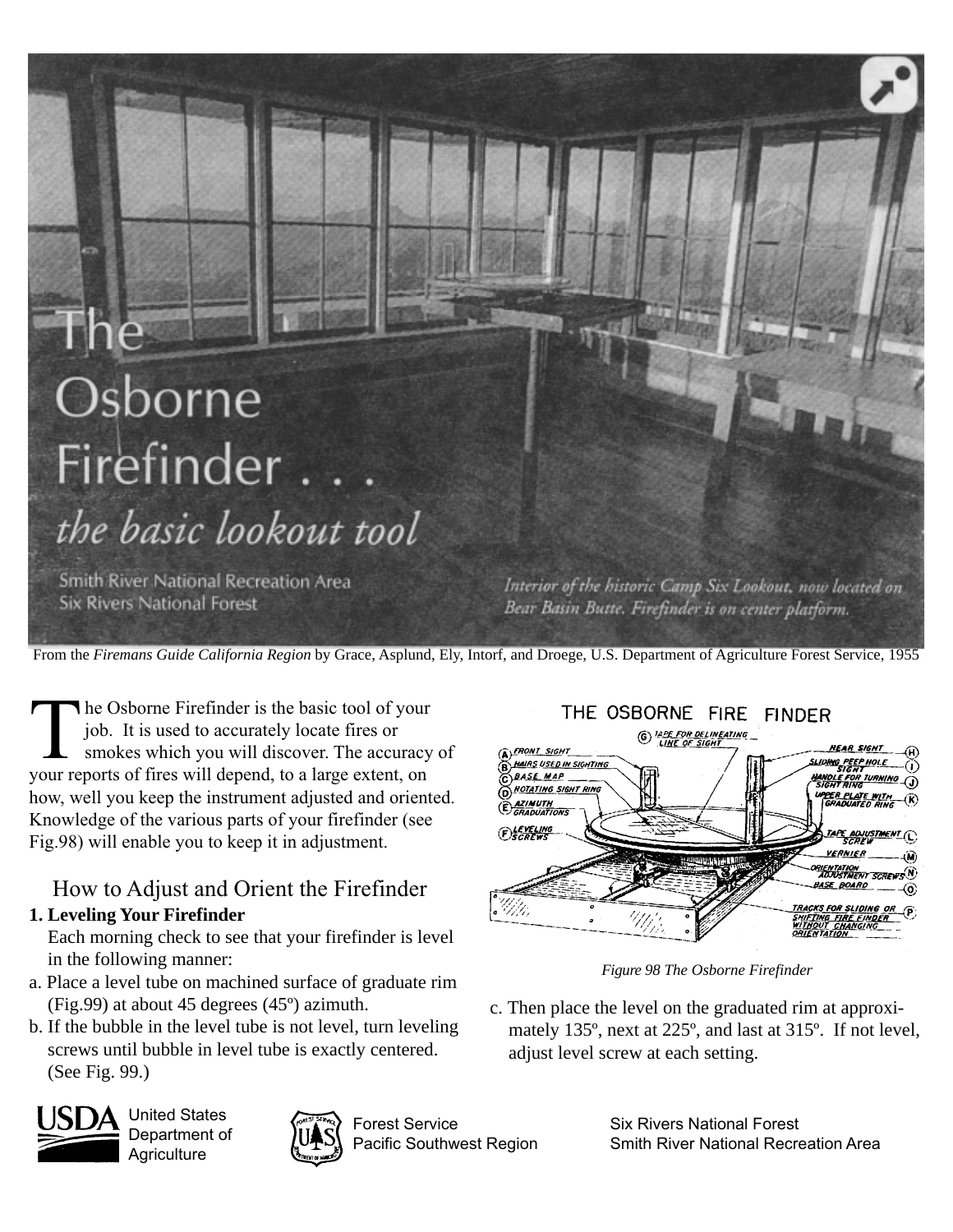

*Figure 99 Leveling the Firefinder*

- d. Keep guide lugs on the base of the firefinder below the center of track to prefent side play. WHY: To prevent errors in horizontal readings. The slightest side play will make horizontal angle readings incorrect. (See Fig.99.)
- e. If you have trouble leveling the finder in more than one position, contact your Ranger for proper instructions.

#### **The firefinder must be level before any further adjustments can be made.**

## **2. Checking Sights and Vertical Hair for Plumb**

- a. Firefinder has been leveled.
- b. Check vertical hair in front sight by following steps: (1) Hang weighted thread or string from nail inside window frame.

(2) If vertical hair does not coincide with string, hair is not straight.

c. Adjustment

(1) Loosen screw on sight fastening the horsehair.

- (2) Pull the horsehair tight.
- (3) Tighten the screw again.

(4) Hair is then tight and straight. If it does not coincide with string, notify Ranger.

d. Replacing Vertical Hair

(1) Have on hand extra supply of dark horsehair. (In emergency black thread or fine wire may be used temporarily.)

(2) Loosen both top and bottom screws holding hair.

(3) Thread new hair through bottom holes in sight standard.

- (4) Wrap hair around bottom screw and tighten screw.
- (5) Thread hair through top hole.
- (6) Pull tight.
- (7) Wrap around top screw and tighten screw.
- c. Checking Rear Sight Slot to See If Vertical
	- (1) Finder has been leveled.
	- (2) Hair on front sight is plumb.
	- (3) Look through rear sight at small dot or point on the wall.
	- (4) Raise eye slowly from bottom to top of slot.
	- (5) If dot is visible from bottom to top, rear sight is vertical.
	- (6) Report to Ranger if slot is not vertical.

## **3. Orienting Firefinder**

This should be done daily.Firefinder has been leveled, cross hairs arc plumb.A designated orientation point has been selected by the Ranger and the bearing recorded and posted in the lookout house. If this point does not check, the firefinder Must be oriented in the following manner:

- a. Loosen orientation adjustment screws below the upper plate of firefinder. (See N, Fig. 98.)
- b. Set vernier at correct reading of orientation point.
- c. Revolve, not the sights, but the entire plate of the instrument until sights arc trained on orientation point.
- d. Tighten screws below plate of finder.
- c. Finder is then oriented.
- **4. Orienting Map Disk.** This should be done daily. Finder has been leveled and oriented.
- a. Set vernier at correct reading/or designated orientation point selected by the Ranger. Locate this orientation point on your firefinder map. If the steel tape does not pass directly over the orientation point on your map, the disk is not oriented. Then follow these steps:
- b. Loosen flat head screws around outer edge of map.
- c. Revolve the map disk until the orientation point shown on the map lies directly under the steel tape,
- d. Clamp disk in place by gently tightening the fiat head screws being careful that the position of the disk is not disturbed in the process.
- c. Repeat operation using a second and third orientation point to recheck Your work.

Notify your Ranger if your map cannot be oriented within 15' (minutes) on at least three orientation points.

### **5. Adjusting Distance Tape**

- a. Distance tape is suspended between front and rear sights by adjusting screws.
- b. Adjust screws at either end of tape so that "0" point on the tape will bc directly over the center pin. (See Tape G, Fig. 98.)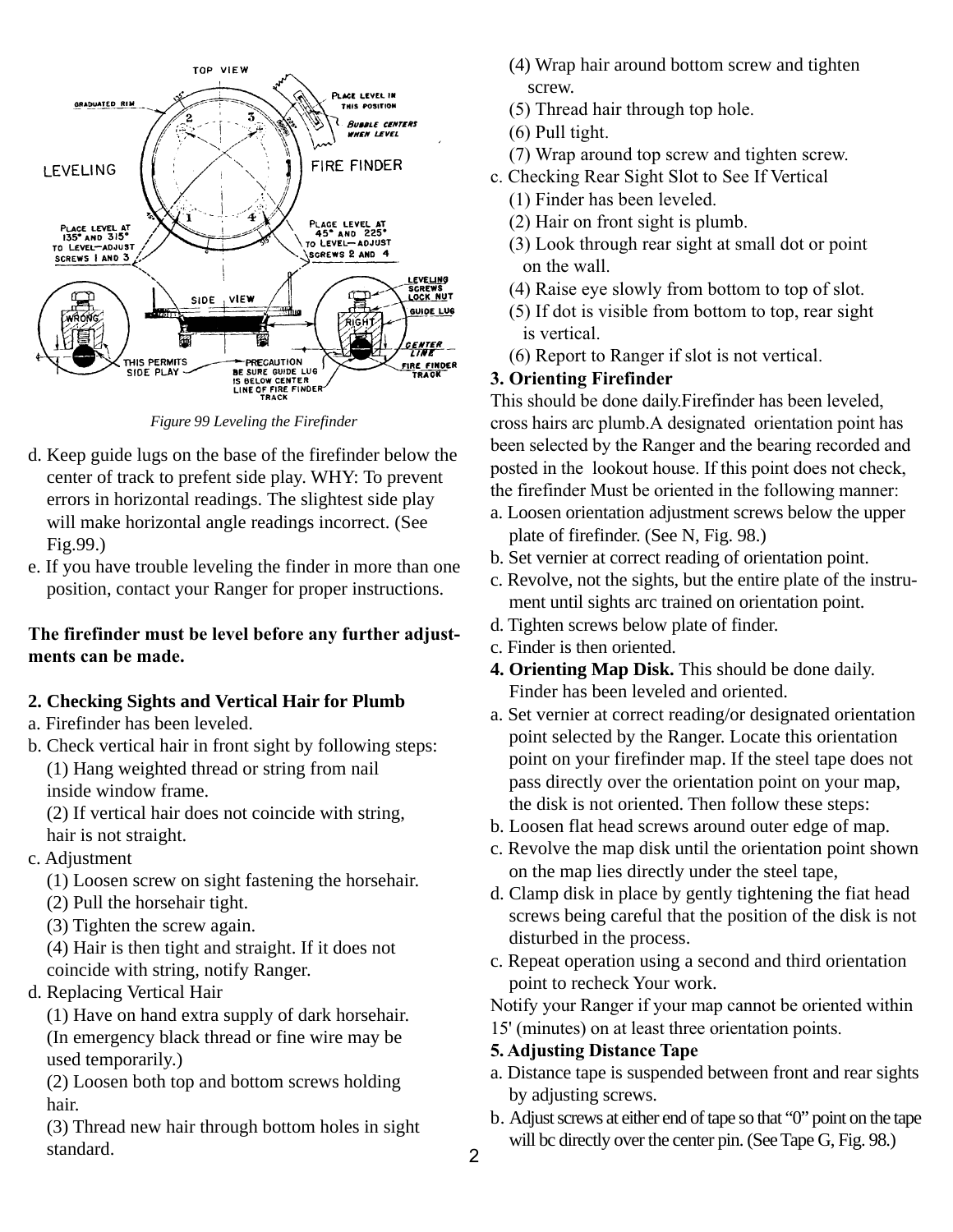Be careful -- too much tension on the tape will spring the sight ring and cause it to turn hard.

## **Care of the Firefinder**

- 1. Keep your firefinder clean. Use solvent if sticky or rusty and a powdered cleanser for general cleaning. Polish all brass parts.
- 2. The firefinder is not intended to be a table. Don't use it as a place to set cups, ashtrays, binoculars, clothing, or books. Use the shelves of your firefinder stand for storing the items you need to do your job, such as. binoculars, instruction booklets, pencils, diary and log book, records and first aid kit. Keep the items on the shelves arranged neatly.
- 3. Keep a thin coat of light oil or graphite on tracks and sight ring to prevent wear and rust.
- 4. Map should be kept clean and in good condition. If a new map is needed, notify your Ranger.

Before you close your station protect the Finder as follows:

- a. Clean thoroughly.
- b. Coat all metal parts with mineral oil.
- c. Release tension on cross hairs and distance tape.

d. Remove map and store in dry place or send it to head quarters as directed.





*Figure 100 Improper Use Figure 101 Ready for Use*

## How to Use the Osborne Firefinder

The Osborne Firefinder measures angles similar to compass readings to smokes. These angles are known as "horizontal angles" and "vertical angles." The horizontal angle is called file "Azimuth" and is measured from the north in a clockwise direction. The azimuth circle is graduated into 360 degrees with true north indicated by "0". The horizontal angle, or azimuth, is more important than the vertical angle in cases where two or more lookouts see the fire. Vertical angle readings are helpful where only one lookout can see the fire. Azimuths are read from the graduated azimuth rim

around file firefinder, and vertical angles arc read from the scale on the rear sight.

You will notice that the azimuth circle, or the rim around the outside of the Finder Plate, is marked with degrees and fractions of degrees. "0" (zero) on this rim, when the firefinder is property oriented, is on the south side of the rim. This has been done for convenience in reading the azimuth. If the figures were placed in their true position, you would have to go around the finder to the opposite side in order to take the reading, thereby consuming valuable time. Figure 98 pictures the Osborne Firefinder, illustrating the different parts referred to in the following paragraphs.

## The Proper Procedure in Using the Firefinder Is As Follows:

When a fire is "spotted," turn the sighting ring (D) by use of handle (J). Your eye should be within two (2) inches of rear sight (H). Line up the vertical hair of front sight (A) and the slot in back sight (H) so that vertical hair appears in the center of the fire. Readings can now be made. (Slide firefinder on tracks or move to other set of tracks to clear line of sight around obstructions such as corners of buildings, stove pipe, or window frame.)

## How to Read a Horizontal Angle Or Azimuth

To see how to make the proper azimuth readings, refer Figure 102. The vernier plate is attached to the movable sighting ring and is used to read the azimuth, not only in degrees, but in fractions of degrees. A degree is into smaller divisions known as minutes. There are 60 minutes in a degree. The symbol for degree is º. 21 degrees and 30 minutes is abbreviated 21º and 30'. Looking at the Azimuth Graduation in Figure 102 you will find "0" rests between 21º 30' and 22º. In order to find how many minutes past 21º30' the marker lies, run the eyes toward the left until you see a line on the Vernier with a line on the Azimuth Graduation. You will find that the line on the Vernier that does coincide with a line on Azimuth Graduation is "15". The vernier is graduated in minutes, so add 15 minutes to 21º 30' and you will get 21º 45'.

With the present string maps used by the Dispatcher on a fire, reading to the nearest 1/2 degree is close enough for him to start action. You will want to use a finer reading for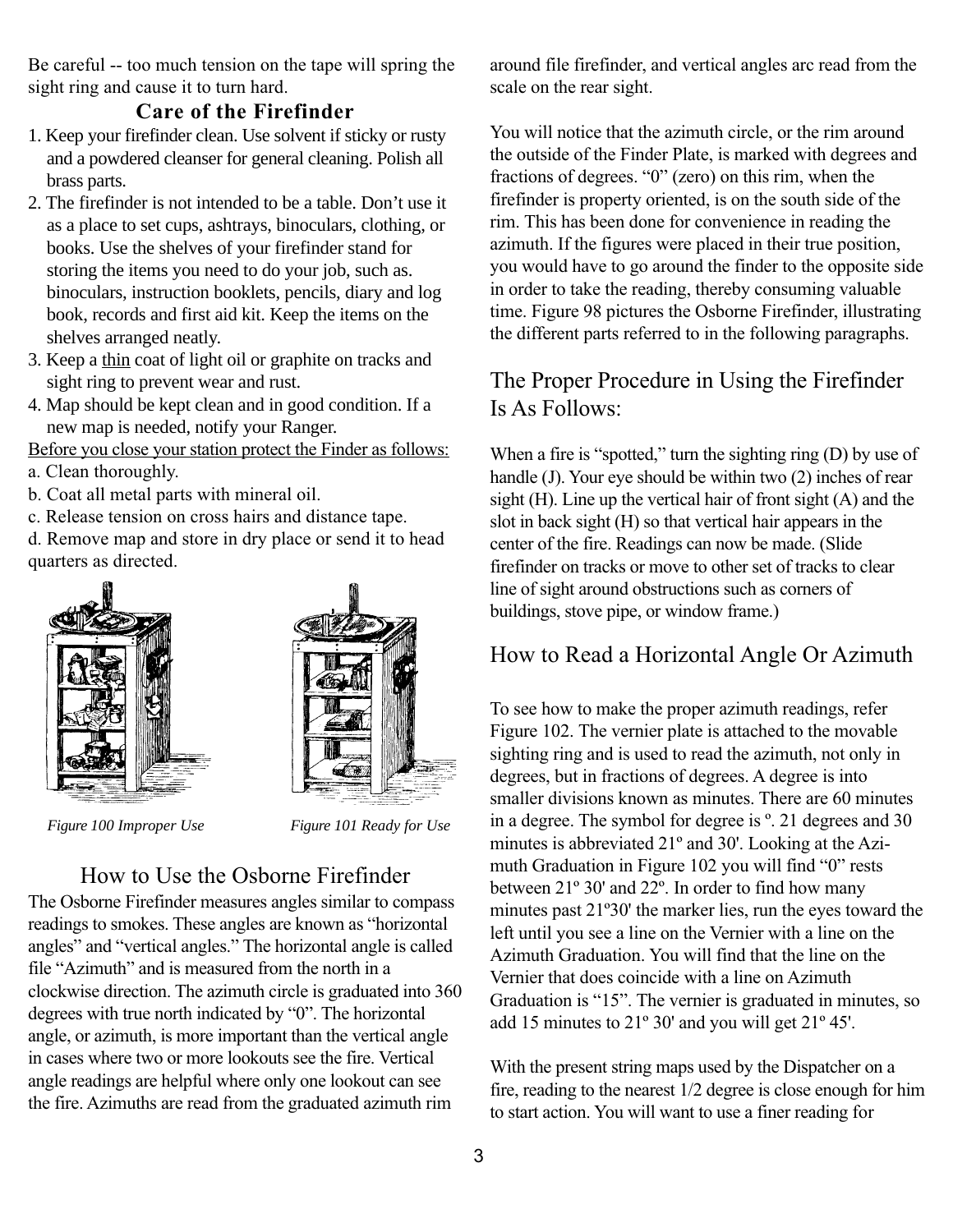

*Figure 102 Vernier Plate on Osborne Firefinder*

orienting your firefinder, studying the surrounding country, and measuring the size of fires.

You should try for accuracy and speed in taking your "shots" as time is precious where fire is concerned. By studying your country and using the orientation charts, you should become fairly proficient in the use of the firefinder.



*Figure 103 How to Read Virtical Angle*

#### **How to Obtain a Vertical Angle Reading**

The vertical angle is measured by the sliding metal piece on the rear sight. Figure 103 shows a close-up of the rear sight mechanism. There are two sets of figures marked on this sight; one reads "Plus angle read from top hair" and the other reads "Minus angle read from bottom hair."

Adjust the sliding peep-hole so that it rests on "0" at the bottom of the right hand or "minus" scale and look through the peep-hole. The bottom cross hair should appear in the center of the peep-hole. All objects sighted with the sight in this position are on the same level as the lookout point; subsequently, as you raise the peep-hole, other objects seen (using bottom cross hair) are below the elevation of the lookout.

To sight objects above the level of the lookout, the left hand or "Plus" scale and top cross hair are used. Sighting the peep-hole with the marker at the upper "0", one can see that objects seen through the top cross hair are also on a level with the lookout; but as the peep-hole slides downward, objects seen are above the lookout level.

The vertical reading pictured in Figure 103 (using bottom hair scale) is -3<sup>°</sup>. Each mark between numerals is 10 minutes. The minus figure (-) indicates that the origin of the fire is below the lookout level. Most of the readings will be a minus figure as fires generally start at the lower, more heavily used elevations below the lookout point.

#### **How to Use the Metal Tape**

The metal tape stretched across the center of the map on the Osborne Firefinder is used for estimating the distance of a fire from the lookout point. The First mark near the<br>center of the tape should be directly over the pin in the first mark near the center of the tape should be directly over the pin in the center of the tape should be directly over the pin in the center of the map. The scale on the tape is in inches,

thus on a 1/2-inch scale map a fire estimated to be 3 inches from the tower (on the map) would be 6 miles from the tower (on the ground). Sometimes it is very necessary that the distance to a fire be given to the Dis-patcher, as in the case where only one man can see the fire. In the study of your country you should stress this phase of the job so that you can become proficient in this operation.

## **How to Determine the Size of A Fire by Use of Firefinder**

You can determine the approximate size of a large fire, if you can see both sides of it.

- 1. Take accurate azimuth reading to each edge of fire. Use vernier to give reading in minutes.
- 2. Subtract to find the azimuth difference between readings, and then convert the difference to minutes. (1 degree - 60 minutes)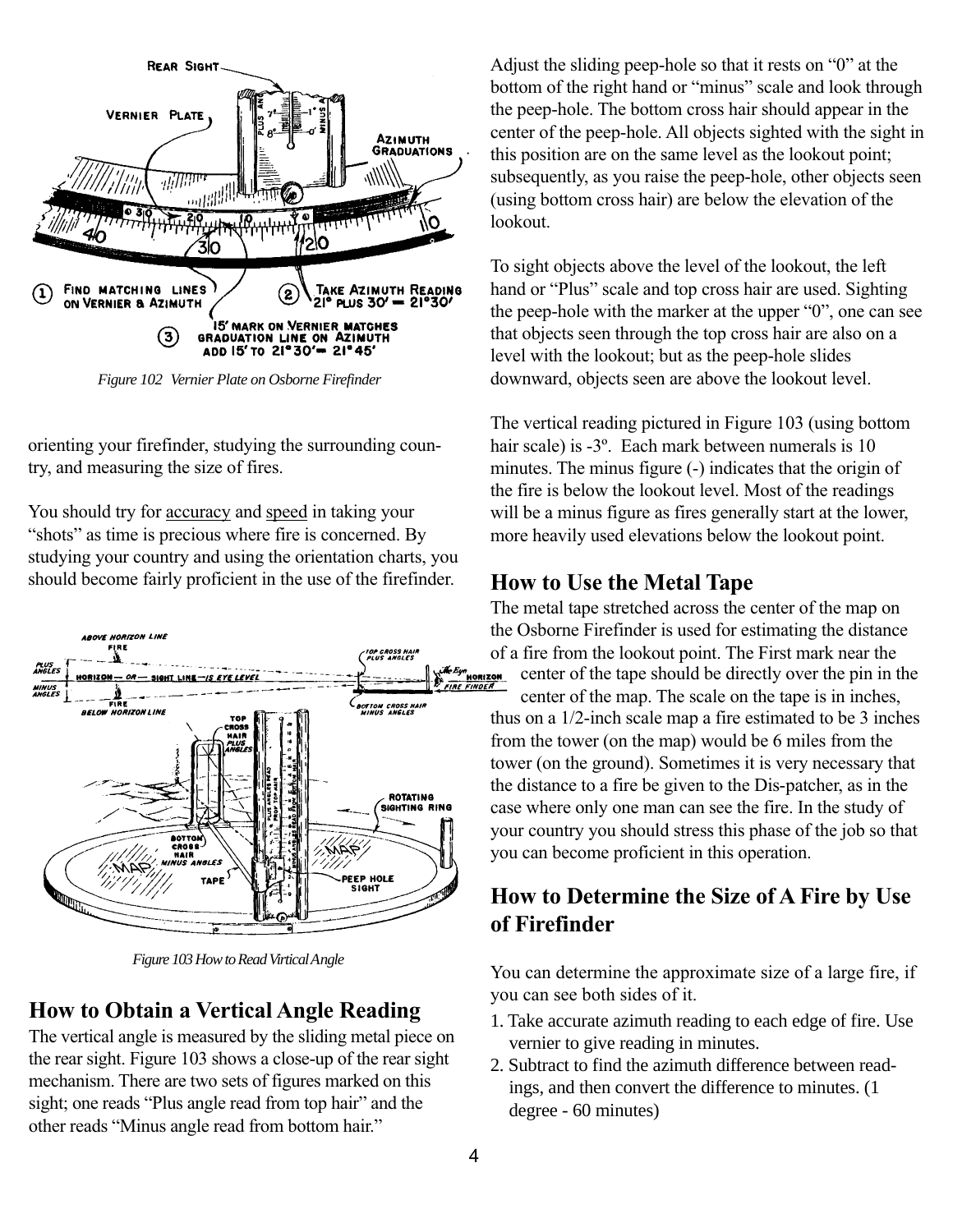- 3. Multiply the number of minutes by 1 1/2, and the result by the number of miles from the lookout to the fire.
- 4. The final result will be the distance in feet, between the two edges of the fire at right angles to your line of sight.
- 5. Estimate the other dimension of the fire, and size can be computed. Another lookout may see the other dimension and be able to compute its width for you. See Figure for sample problem.

## **How to Report a Fire**

When you see what appears to be a smoke, you must decide whether it is a false or real smoke. If it is a real smoke, is it a legitimate or illegitimate fire? These decisions must be made quickly and accurately and an immediate report made if a fire is starting. If you have any doubts about your decisions or what you have observed, port to your Dispatcher immediately, giving him all the facts. Don't take any chances. We would rather answer some "false alarms" than miss prompt attack on a potential big fire.

## **Lookout Report**

The time when you decide to report the fire should be entered as "time sighted" on the "Lookout Report," Form 265-R5. Record the data for items I to 5 on Lookout Report. Report immediately to your Dispatcher the data for items 1 to 5. See Figure 105.

*Instructions for completing Form:*

The Dispatcher will request other data as needed. Record items 6 to 11 after the first report.

#### Item (1) Station Reporting

The name of your lookout station. (A supply of report forms with this item filled in should be kept ready for immediate use on your firefinder stand. These forms should be carefully stored at your station when completed. Item (2) Azimuth

Record angle to nearest 1/2 degree. The azimuth or horizontal angle is the reading given by your firefinder, (See above for "How to Obtain Horizontal Angle Reading.")

Item (3) Origin of Smoke Sighted Check "YES if:

a. You can see actual starting point of fire.

b. Or you can see the smoke rising through the timber cover at origin of the fire.

Check "NO" if neither of above is true.

#### Item (4) Vertical Angle

Record to nearest 10, (ten minutes), which is the small graduation on vertical scale. (See above "How to Obtain Vertical Angle



*Figure 104 How to Determine Size of Fire*

## How to Determine Size of Fire

#### $A =$ Lookout Station

 $AC = Azimath$  reading, right edge of fire 87 $\degree$  34'

 $AB = Azimath$  reading, left edge of fire 85 $^{\circ}$  12'

Difference between azimath readings 2º 22'

 $2^{\circ}$  22' converted to minutes =  $2^{\circ}$  x 60 + 22' = 142'

 $AC = 8$  miles (scaled by metal tape on map)

Apply rule: Number of minutes  $x \frac{1}{2} \frac{1}{2} x$  no. of miles

Insert value: 142' x 1 1/2 x 8 - 1,704 feet whihc is width of fire.

Distance DE - estimated to be 800- feet 1,700 x 800

Area of fire  $=$  43,560  $=$  31 + acres

Note: 43,560 is the number of square feet in an acre.

Reading.") Vertical angle reading will not be taken if "origin of Smoke" cannot be seen.

Item (5) Location by Local Landmarks

Describe location of smoke by generally known landmarks. Use accepted local names. Example" "On small flat east side of Bear Creek, 1/2 mile below Red Bridge."

Report items I to 5 to Dispatcher and stop. This will clear telephone or radio circuit to start action if he desires to do so. Dispatcher will request additional information as needed. Item (6) What Is Burning

Put check mark after the term best describing what You see or believe is burning. Write in your own terms after "Other" if not described above.

Item (7) Appearance of Smoke

Check one best descriptive term under each heading of Volume, Color, Character. (See page 133 for "How to Identify Smoke.")